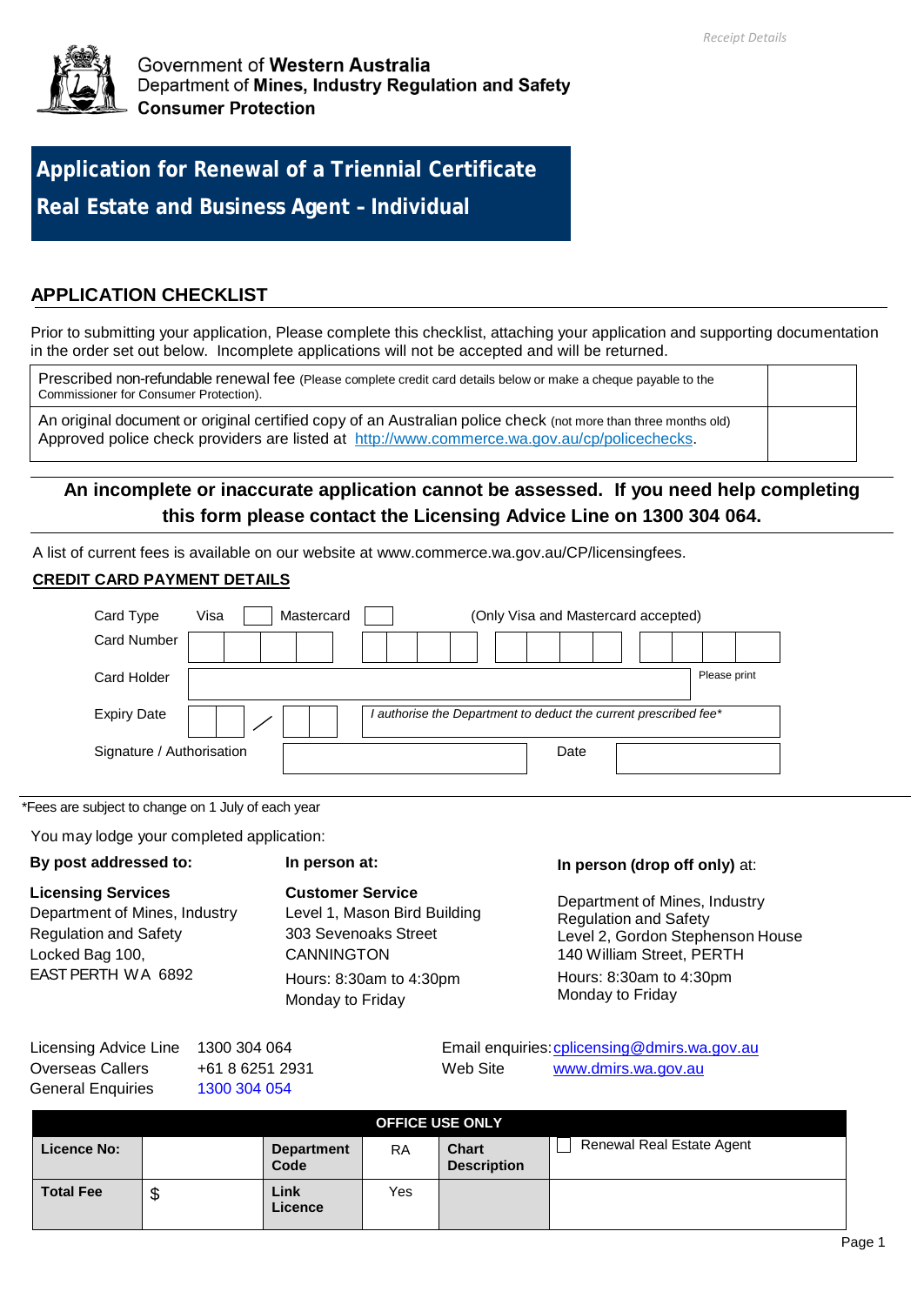## **General Information**

In this form reference to "**the Act**" means the *Real Estate and Business Agents Act 1978* and its subsidiary legislation and "**the Commissioner**" means the Commissioner for Consumer Protection.

Please write in **BLOCK LETTERS** using pen. **Answer every question.** Use **'N/A'** if a question does not apply**. Tick** where appropriate. **ALL information must be provided** to enable the application to be assessed.

This application **must** also be accompanied by the prescribed non-refundable fee and those additional items listed in the Application Checklist. Incomplete applications will not be accepted and will be returned.

Current fees are available at [www.commerce.wa.gov.au/CP/licensingfees .](http://www.commerce.wa.gov.au/CP/licensingfees%20.)

**1. Licence Details**

| <b>Licence Number:</b> | <b>RA</b>                               |
|------------------------|-----------------------------------------|
| Title:                 | Ms<br><b>Miss</b><br>Mrs<br>Other<br>Mr |
| <b>Last Name:</b>      |                                         |
| Given Name:            |                                         |

Since the grant of your licence, or since your last renewal, whichever is later, have you changed your name **Yes No** (e.g. by marriage, alias, deed poll)? If yes, please attach additional details confirming the change of name.

| Work phone:                                                                                                          | <b>Mobile:</b> |  |
|----------------------------------------------------------------------------------------------------------------------|----------------|--|
| <b>Email address:</b>                                                                                                |                |  |
| <b>Residential Address:</b>                                                                                          |                |  |
| <b>Postal Address:</b><br>(If different from above)                                                                  |                |  |
| Address for Purpose of the Register:<br>(This address will be publicly available,<br>see Regulation 7 under the Act) |                |  |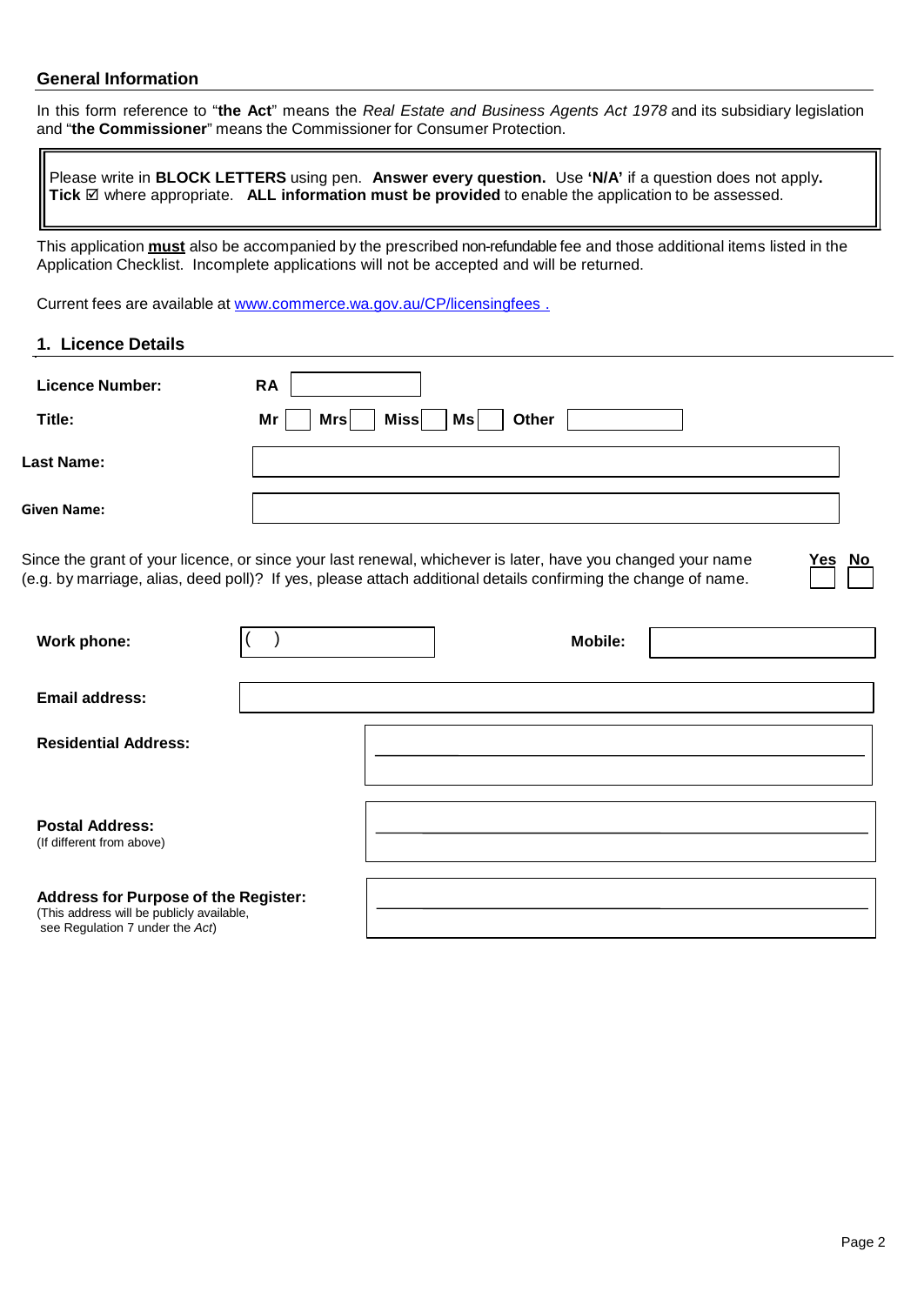# **2. Employment Details**

| Are you a sole trader?<br>(If yes go to section 3)                                                        | <b>Yes</b>            | No |                                                      |
|-----------------------------------------------------------------------------------------------------------|-----------------------|----|------------------------------------------------------|
| Are you currently employed?<br>(If no go to section 3)                                                    | <b>Yes</b>            | No |                                                      |
| <b>Employer's Name:</b>                                                                                   |                       |    |                                                      |
| <b>Trading Name (if applicable):</b>                                                                      |                       |    |                                                      |
| In what capacity are you employed? Person in bona fide control<br>(select multiple options if applicable) | <b>Branch Manager</b> |    | <b>Director</b><br><b>Sales Rep/Property Manager</b> |
| <b>Employer's Business Address:</b>                                                                       |                       |    |                                                      |

#### **3. Financial Information**

The Commissioner cannot renew a triennial certificate unless satisfied that the applicant has sufficient material and financial resources available to comply with the requirements of the Act.

To facilitate this a credit history check will be obtained as part of the application process. You must also complete the following **Confidential** Statement of Assets and Liabilities:

| <b>Assets</b>    | æ |
|------------------|---|
| Liabilities      | S |
| <b>Net Worth</b> | S |

# **In addition to completing the above, please answer the following question:**

Do you believe that you have sufficient financial resources to enable you to carry on the business as an agent and to comply with the requirements of the Act?

## **4. Incomplete Compulsory Professional Development ("CPD") Points**

As part of the assessment of your renewal application, your compliance with the CPD requirements for the three calendar years prior to your expiry date will be reviewed. If you have not completed all required CPD training points for the previous three years, please provide a written explanation below of the reasons for this non-compliance:

| Attach additional details if required |
|---------------------------------------|

*Attach additional details if required*

**Yes No**

If you have not completed all of the required CPD points for the previous three years, **the Commissioner may refuse to renew your triennial certificate or you may receive a maximum penalty of \$5,000**. Alternatively, where there are reasonable grounds the Commissioner may grant you an extension of time to complete any outstanding CPD points and your renewal may be approved subject to a special condition that you complete outstanding points within a specified timeframe.If you are unsure whether or not you have completed all required CPD points, please contact the CPD **Team on (08) 6251 2955 for clarification.**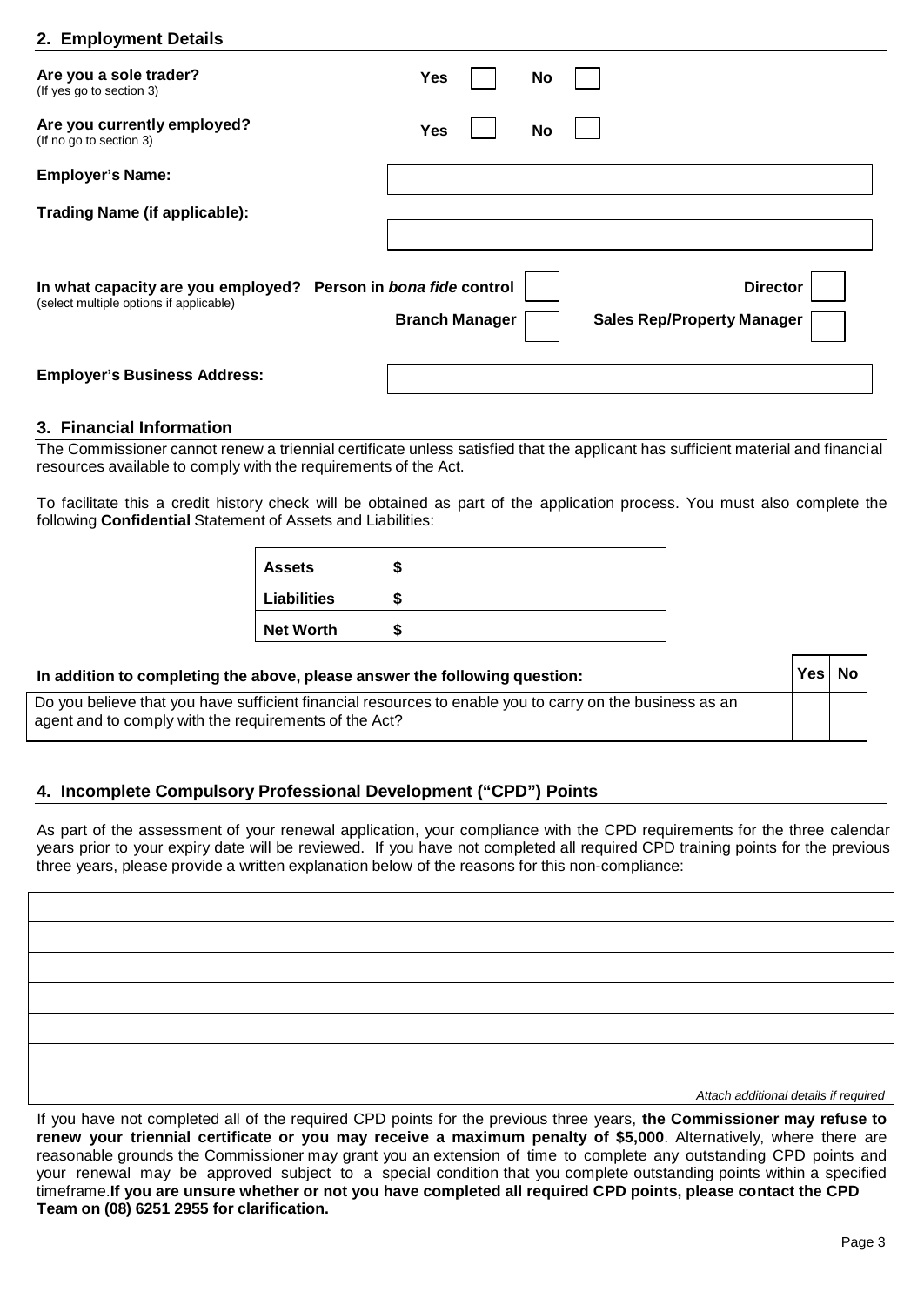# **5. Character and Fitness**

**National Police Certificate:** To enable the Commissioner to consider whether an applicant is of good character and repute, and a fit and proper person to hold a licence, please attach to this application **an original Australian police check.** The certificate must be **no more than three months old** at the time it is lodged with the Commissioner. Please note that *State Records Act 2000* requirements mean we cannot return the original document. However, a certified copy can be made available upon request.

Please see [www.commerce.wa.gov.au/cp/policechecks](http://www.commerce.wa.gov.au/cp/policechecks) for a list of accepted Australian police checks.

|     | Please answer either 'Yes' or 'No' to the following questions.                                                                                                                                                                 |                  |
|-----|--------------------------------------------------------------------------------------------------------------------------------------------------------------------------------------------------------------------------------|------------------|
|     | Since the grant of your licence or last renewal (whichever is later), have/are you:                                                                                                                                            | <b>Yes or No</b> |
| (a) | been convicted, or found guilty of any offences, including convictions which resulted in a<br>suspended sentence?<br>(Include all offences which went to Court, including traffic offences. Do not include spent convictions.) |                  |
| (b) | aware of any legal proceedings currently pending against you for an offence, including<br>proceedings by way of appeal or review?                                                                                              |                  |
| (c) | been the subject of any adverse finding by a Government Board, Tribunal or Agency, e.g. the<br>Corruption and Crime Commission?                                                                                                |                  |
| (d) | had any occupational licence or application refused, cancelled or suspended?                                                                                                                                                   |                  |
| (e) | been disqualified from holding any occupational licence?                                                                                                                                                                       |                  |
| (f) | been subject to any disciplinary action by a licensing authority?                                                                                                                                                              |                  |
| (g) | had any investigations or legal proceedings commenced against you or an associated entity,<br>which may result in action being taken in relation to an occupational licence currently held?                                    |                  |
| (h) | in liquidation, under official management or an undischarged bankrupt?                                                                                                                                                         |                  |
| (i) | having affairs administered under any bankruptcy laws?                                                                                                                                                                         |                  |
| (i) | a director of a corporation, which has been subject to any form of insolvency administration?                                                                                                                                  |                  |

If the answer to any of the above items was 'Yes', full details must be provided on a separate attached sheet of paper.

## **6. Late Renewal Applications** (this section is **mandatory** if you are lodging a late renewal application)

If your renewal application is lodged after the expiry date of your triennial certificate, the following will occur:

Applications lodged within one month of expiry of your triennial certificate

- the renewal shall be deemed to take effect for the period of 3 years from the day next succeeding the day on which the triennial certificate expired.

#### Applications lodged more than one month but not more than 12 months after the expiry of your triennial certificate

- You are required to satisfy the Commissioner that there is reasonable cause for the renewal to be deemed to take effect for the period of 3 years from the day after the triennial certificate expired. Please provide details below.

*Attach additional details if required*